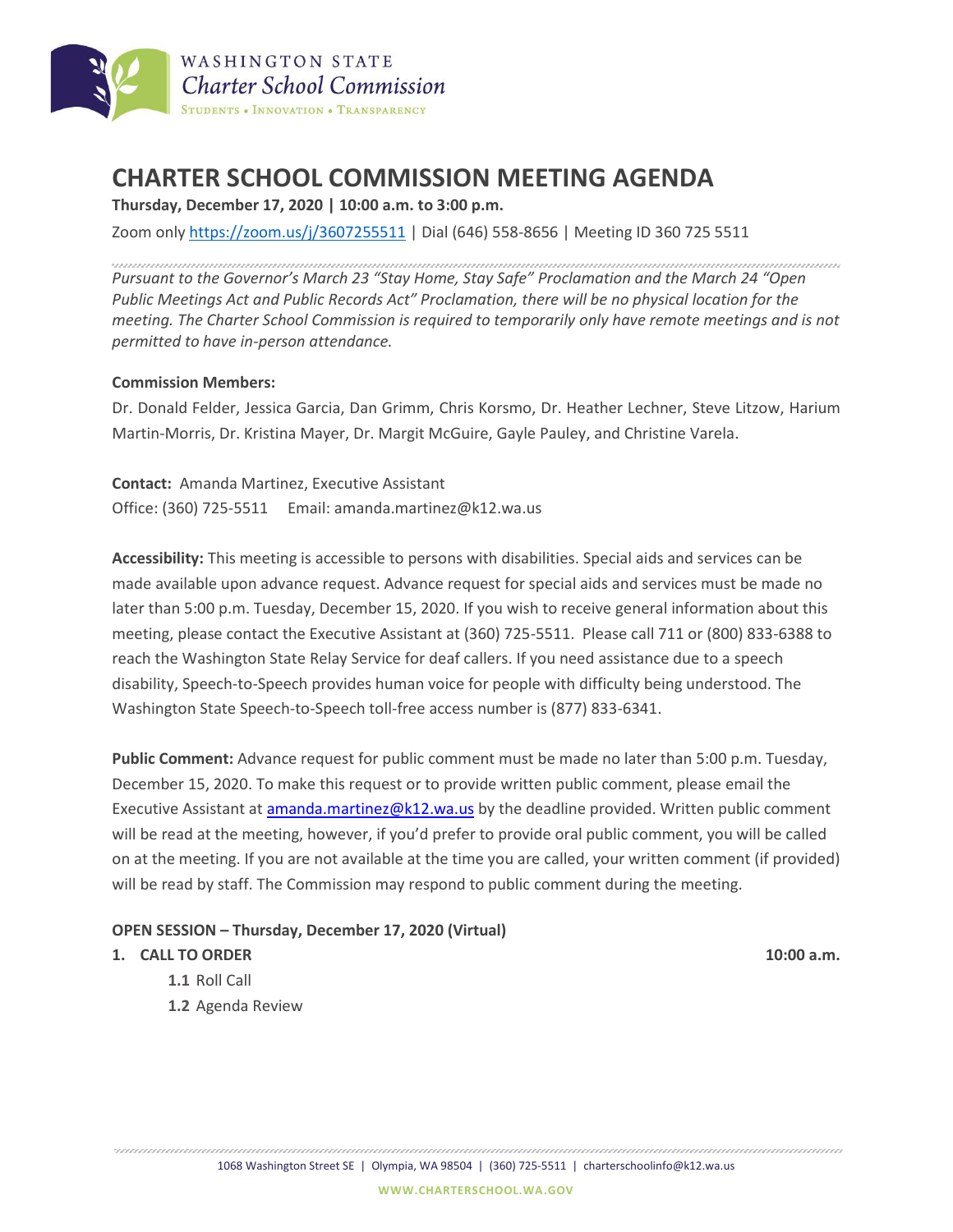## **2. CONSENT AGENDA**

The purpose of the Consent Agenda is to act upon routine matters in an expeditious manner. Items placed on the Consent Agenda are determined by the Chair, in cooperation with the Executive Director, and are those that are considered common to the operation of the Board and normally require no special board discussion or debate. A board member may request that any item on the Consent Agenda be removed and inserted at an appropriate place on the regular agenda. Items on the Consent Agenda for this meeting include:

- Approval of Minutes from:
- November 19, 2020 Meeting
- Standing and Ad-hoc Committee Minutes

|                                                                      | 3. PUBLIC COMMENT                                                     | $10:15$ a.m. |
|----------------------------------------------------------------------|-----------------------------------------------------------------------|--------------|
| 4.                                                                   | <b>CONFLICT OF INTEREST DISCUSSION</b>                                | $10:45$ a.m. |
| 5.                                                                   | <b>RESOLUTION PROCESS OVERVIEW - HEATHER LECHNER</b>                  | 11:00 a.m.   |
| 6.                                                                   | <b>CHARTER SCHOOL APPLICATION RESOLUTION: GLOBAL SCIENCE ACADEMY</b>  |              |
|                                                                      | 6.1 Executive Director Recommendation and Remarks                     | $11:10$ a.m. |
|                                                                      | 6.2 Commission Questions for Applicant                                | $11:15$ a.m. |
|                                                                      | 6.3 Commission Discussion and Resolution                              | 11:30 a.m.   |
| 7.                                                                   | <b>LUNCH</b>                                                          | 12:00 p.m.   |
| 8.                                                                   | <b>CHARTER SCHOOL APPLICATION RESOLUTION: ROOTED SCHOOL VANCOUVER</b> |              |
|                                                                      | 8.1 Executive Director Recommendation and Remarks                     | 12:10 p.m.   |
|                                                                      | 8.2 Commission Questions for Applicant                                | 12:15 p.m.   |
|                                                                      | 8.3 Commission Discussion and Resolution                              | 12:30 p.m.   |
| 9.                                                                   | <b>BREAK</b>                                                          | 1:00 p.m.    |
| <b>10. TRANSITIONAL KINDERGARTEN POLICY CONSIDERATION</b>            |                                                                       |              |
|                                                                      | <b>11. SCHOOL SPECIFIC GOALS UPDATE</b>                               | 1:20 p.m.    |
| 12. DISCUSSSION: PROPOSED CHANGES TO FINANCIAL PERFORMANCE FRAMEWORK |                                                                       |              |
| <b>13. CHAIR REPORT</b>                                              |                                                                       |              |
|                                                                      | 13.1 Educational Equity Policy Updates                                |              |
|                                                                      | 13.2 Follow Up and Recommendation from November Commission Meeting    |              |